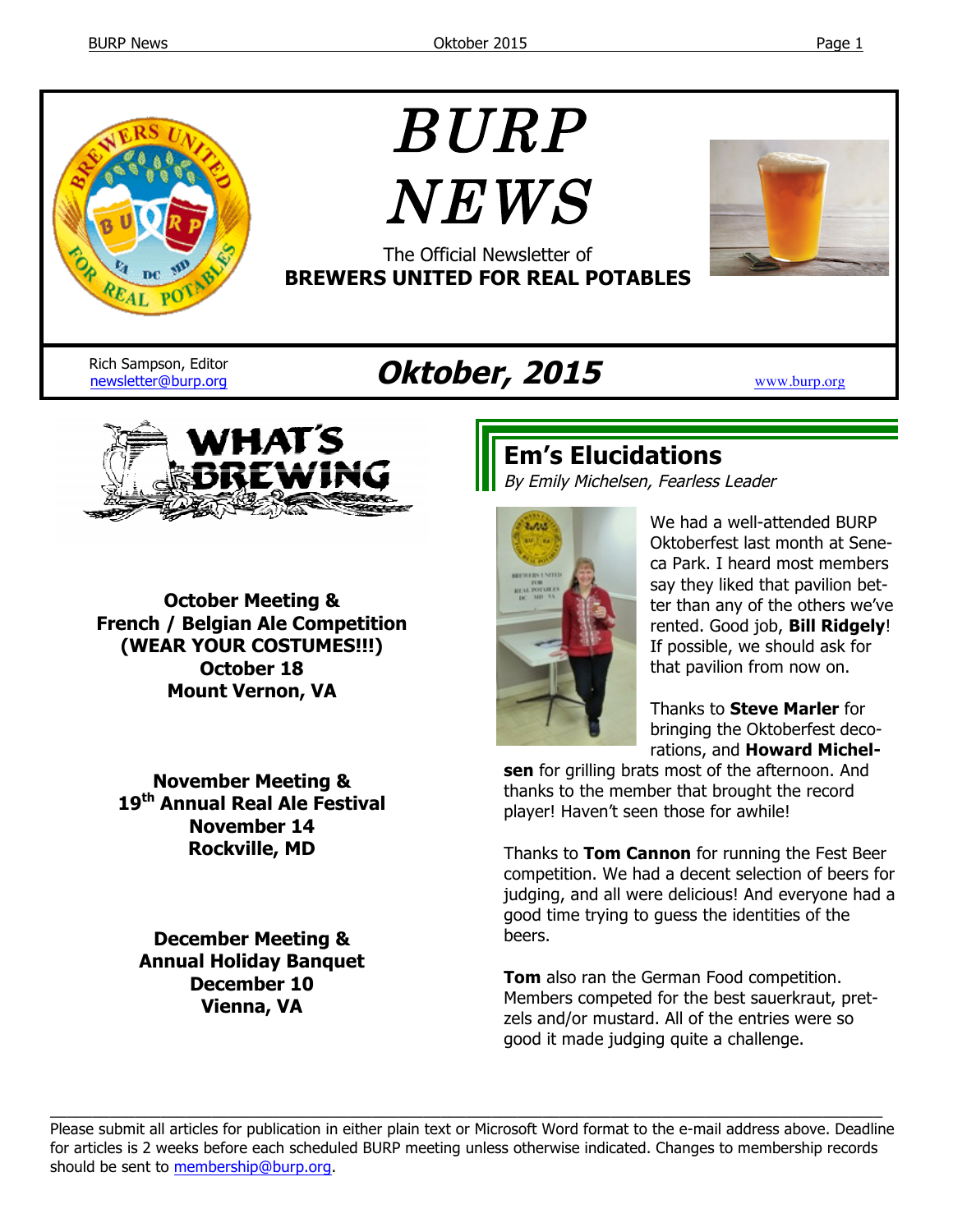Of course, we had to have the "now traditional" St. Pauli Girl Beer Run as well as the "exciting" competition to hold a Masskrug (1 liter traditional Oktoberfest glass) for the longest time. I don't remember who won though, since the spectators were having such a good time laughing, I never heard who the winners were!

As you heard at the "meeting part of the meeting", we are finally going to have a new website! Three cheers for **Robert Stevens**! The officers have heard that possibly some members would like to change the BURP logo (it only has a 34 year history!). Do we keep the current logo, change it a bit, or start over with a new one? If you have an idea for a great new design, please send it to **Bill Ridgely**. Any new designs received will be posted the BURP website, and we will hold a vote for a new design, the present logo or a change to the current one (I heard someone say she would like to see an addition to or current logo to say something like "founded 1981").

On to the AHA Conference next year. It will be held in nearby *Balimer* (or for you strict orthoepists: "Baltimore"). AHA Club Night at the Conference is always a hoot, and we have a good group of BURPers who have volunteered to help make our presence at Club Night memorable (in a good way!!!). Thanks to all of those that volunteered. **Jeanie Osburn** is chairing the Club Night committee and will be contacting everyone to start coming up with ideas for the theme.

I think it should be a great meeting in October. The weather has stayed pretty moderate into October, and our many thanks to **Joe Federico** for volunteering to host. I understand the Minister of Mem-BeerSip, **Dan Rozman,** will finally have time to grace us with his presence, ensuring that all members are A) paid up, and B) having fun! (or is that the wrong order?)

Speaking of October meeting, this is focused on Belgian/French beers. We will also have an educational session – look elsewhere in the newsletter for the topics to be covered. So come join in the fun. Howard and I will be kegging a Saison tomorrow (better late than never, eh?) for the October meeting. I'm looking forward to tasting YOUR homebrew!

Coming up in November is our Annual Real Ale Competition and meeting. Details for this event are articulated elsewhere in this newsletter.

I look forward to seeing everyone this month as we sample Belgian and French ales. See you at **Joe Federico's** next Sunday, October 18!

Emily

# **Halloween DC Breweries Bike or Drive Tour**

By Craig Sommers

Sample craft beer at two of the new generation breweries in our area with fellow BURPers on Saturday, Oct 31. Our brewery crawl begins in front of the Silver Spring Metro Station main entrance at 12:45 p.m. Participants will be provided with a cue sheet and map to navigate the 8-mile route in your personal vehicle. Hellbender at 5788 2nd St NE, Washington DC is the first stop at 1:15pm and Denizens beer garden which features BBQ at 1115 East West Hwy, Silver Spring, MD is the last stop at 3:15 p.m. We will spend an hour and a half at each brewery and return to the Silver Spring Metro Station at 5:00pm. Food is available at each location and draft beers are sold by the glass.

Our route is along city streets recommended as bicycle friendly by Google Maps. The organizer invites you to pedal the route with him. Bicycles are allowed free of charge on the Metro all day on Saturdays. Enter any subway car using either the front or rear door and use the elevators instead of escalators. As of Sep 20, the Silver Spring Metro Station parking facility will be open offering free parking on weekends.

Contact: Craig Somers – craigsbike@hotmail.com (301-423-0380)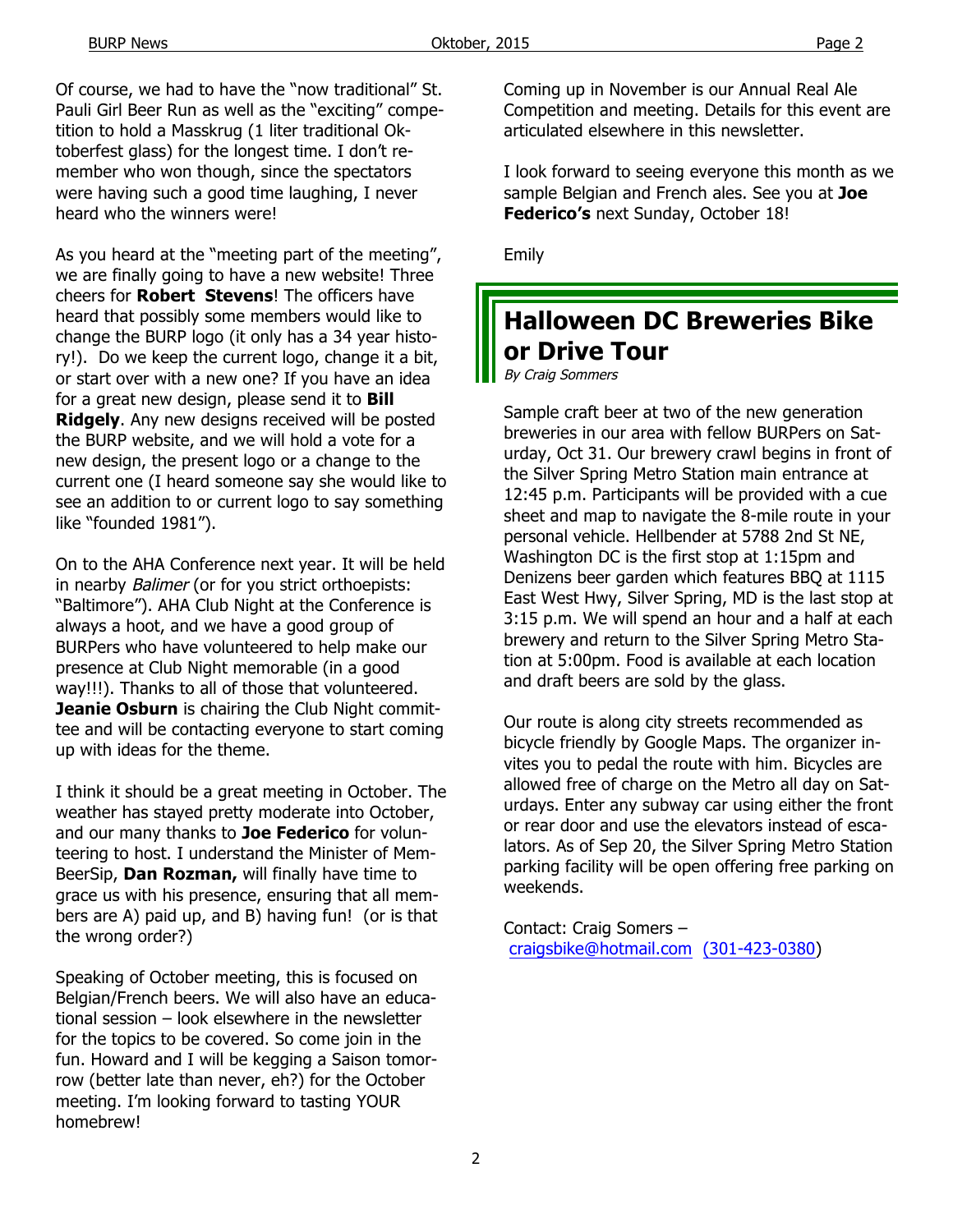### **From the Ministry of Culture**

By Dan Bremer & Bob Rouse



Co-Ministers of Culture The purpose of BURP monthly competitions is to encourage brewers to advance their brewing skills by improving recipe formulation and/or technique based on objective feedback from score sheets or by experimenting with styles they've never brewed. Competitions

promote education and the availability of great tasting homebrewed beer at meetings.

**Oktoberfest Meeting Wrap Up**: As always, the BURP Oktoberfest meeting was a festival of good beer, good food, and lots of fun. Our annual German Beer Competition brought out a variety of styles, including Oktoberfest/Marzens, Weizens, Bocks, Kolsch, Alt, and a Rauchbier. There were 11 entrants in all, with **Mel Thompson** taking 1st place with a Doppelbock, **Dave White** in 2nd with a Marzen, and **Mike Reinitz** in 3rd with a Kolsch. Congrats to all the winners - you had some tough competition!

**October Competition:** For October, we are having a Belgian and French Ale competition (BJCP 2008 Cat 16 & 18). This is a 2-bottle comp, and we request that you pre-register so we can send your bottle labels. Registration can be done via this form (https://docs.google.com/forms/d/1CszMtS6psgUtr 7yuJKjZvPIrr2l9RjKUB9S4whtTrKw/viewform?usp=s end\_form).

**Looking Ahead:** Next month is our annual Real Ale competition. To enter, you will need to submit a keg or pin of cask-conditioned ale (at least 2.5 gallons). More details to come, but the competition actually occurs the Friday before the meeting, and kegs should be delivered to **Bill & Wendy's** house a few days in advance to allow the yeast to resettle after transport.

In December will be the Winter Warmer competition (BJCP 2008 Cat 21B), to coincide with our Christmas banquet meeting. More details to come.

# **From the Ministry of Enlightenment**

By Wendy Aaronson & Mike Reinitz Co-Ministers of Enlightenment



At this time of year, we think Real Ale. The air temperature is perfect for fermenting and conditioning. Also, it's the time to brew your ale for the BURP's 19<sup>th</sup> Annual Real Ale Competition and Festival on November 13 and 14; respectively. So, your Ministers of Enlightenment are kicking off the fall brewing season with a special enlightenment session about

cask conditioning at the October meeting, an offline workshop on beer engines, and a discussion about what makes a real ale at the November Festival. We're also going to make up for the lack of educational events this summer by having doctored beer session.

#### **October Meeting – Mitch Pilchuk will talk about achieving the perfect pint!**

**Mitch Pilchuk** spent 3 months in the UK studying at Brewlab and getting hands-on training and experience at several breweries. Luckily, he returned and is happy to impart some of the knowledge he picked up during his stay. At the October 18 meeting, he will talk about real ale and the fine art and science of achieving a brilliant beer with just the right amount of carbonation. This is a timely discussion for folks who are brewing a beer for the Real Ale competition on November 13. Based on my calculations, you'll have at least a week after the meeting to make an exquisite real ale, so this is a not-to-miss event.

**Doctored Beer Session -** We will also conduct a doctored beer session at the October meeting. Food grade substances that impart off-flavors will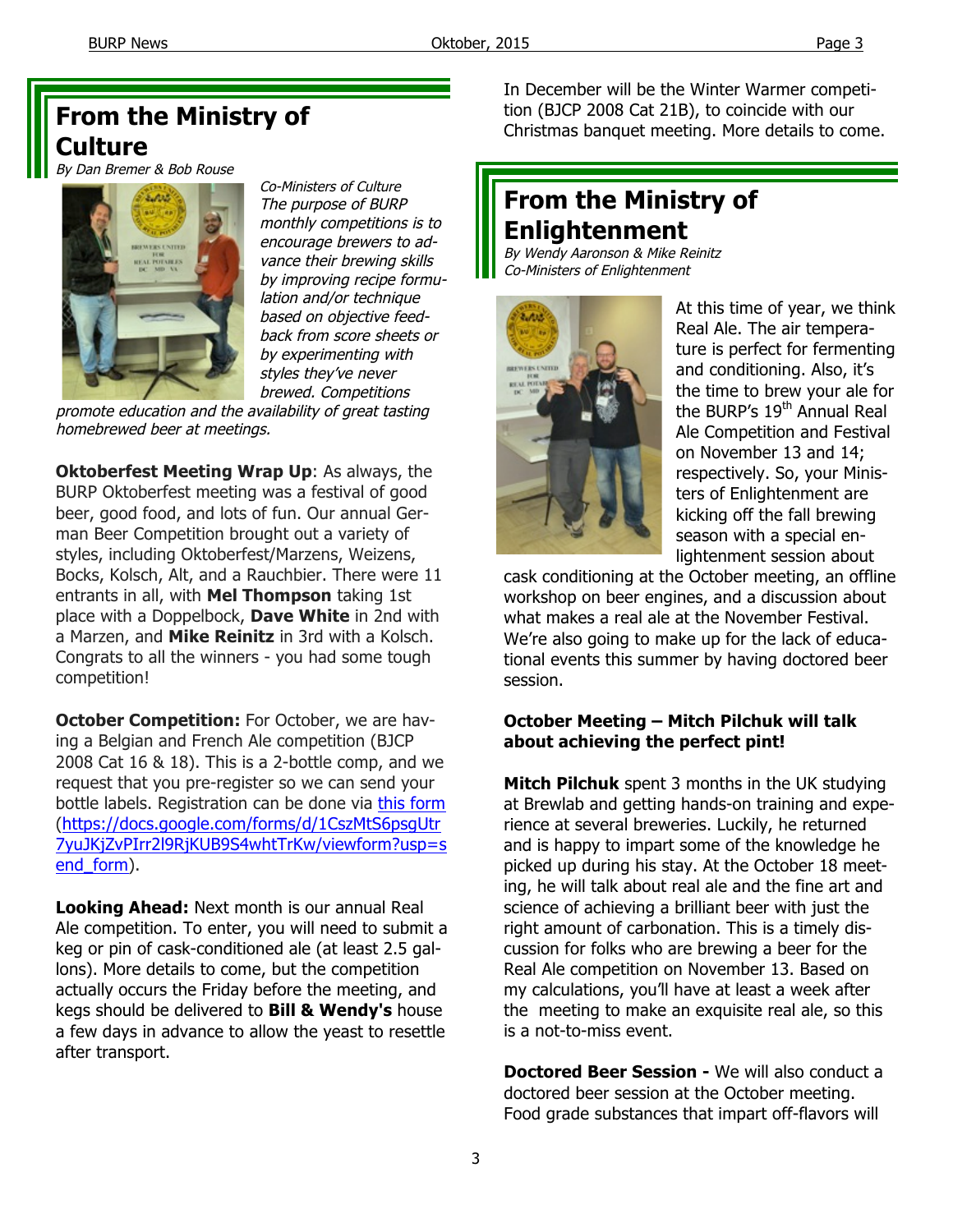be added to a neutral beer to give you an opportunity to train your palette to detect these. We'll discuss the off-flavor, how it is caused and how to avoid it.

**Brewer's Corner -** And of course, we will also have another Brewer's Corner at the October meeting. If you have a beer that you're looking for feedback on outside of the monthly competition, bring a bottle or two to share at the Brewer's Corner…it can be any style!

As always, if you have suggestions for future education activities, please email us at Enlightenment@BURP.org.

#### **Hi-Gene Beer Engine Workshop**

BURP's **Bill Ridgely** has long had a great admiration for English beer engines. He recently completed a deal with Worthside Ltd in the UK to import 31 reconditioned beer engines to the US to help replenish the club's supply of these beautiful and utilitarian hand pumps. Once this purchase was completed, he undertook an additional project to restore the club's old Hi-Gene beer engines. These comprise most of the original engines brought to the US by BURPers in the mid-1990's. Working with the original UK vendor (Singleton Services, now renamed Centriflow Services), he managed to obtain virtually all of the remaining spare parts for these long out-of-production engines. Now, he and fellow BURPer and gadgeteer extraordinaire **Greg Leifer** would like to bring together club members who own no longer working Hi-Gene engines and attempt to bring at least some of them back into service. They will be conducting a workshop to be held in November at the Aaronridge Pub in conjunction with BURP's real ale festivities. Exact date, time, and cost are yet to be determined, but if you have an old Hi-Gene engine that is no longer functional (or just want to see how a beer engine is dismantled and rebuilt), keep this session in mind for your Nov activities. Details will be forthcoming. Please contact Bill at aaronridge@comcast.net if you would like to participate in this workshop.

# **BURP Prosperity Report**

By Thomas Sords, Minister of Prosperity



#### **Charity of the Month – October 2015**

The charity for **October** will be Pints for Prostates, with 50% of the raffle donations going to them! From their website:

Pints for Prostates is a grassroots campaign that uses the universal language of beer to reach men with an important health message. Founded

in 2008 by beer writer and prostate cancer survivor Rick Lyke, the campaign raises awareness among men about the importance of regular health screenings and early detection by making appearances at beer events, social networking and pro bono advertising.

Pints for Prostates is a registered 501(c)3 charity and counts on the support of volunteers across the country to organize events and staff information booths at festivals. Funds generated by the group go to fighting prostate cancer and assisting men with the disease. In addition to funding its education and awareness efforts, Pints for Prostates supports other 501(c)3 organizations involved in the fight against prostate cancer. Us TOO International Prostate Cancer Education and Support Network, which works to support, educate and advocate for men with prostate cancer and their families, and the Prostate Conditions Education Council, which organizes free men's health screening clinics across the U.S., are recipients of Pints for Prostates financial support.

Pints for Prostates is focused on efficiency and properly handling donor money. During the first three years of the campaign a total of just 7.5% of funds raised were used for administrative and fundraising activity.

Pints for Prostates partners with healthcare providers, organizations and suppliers; brewers, restau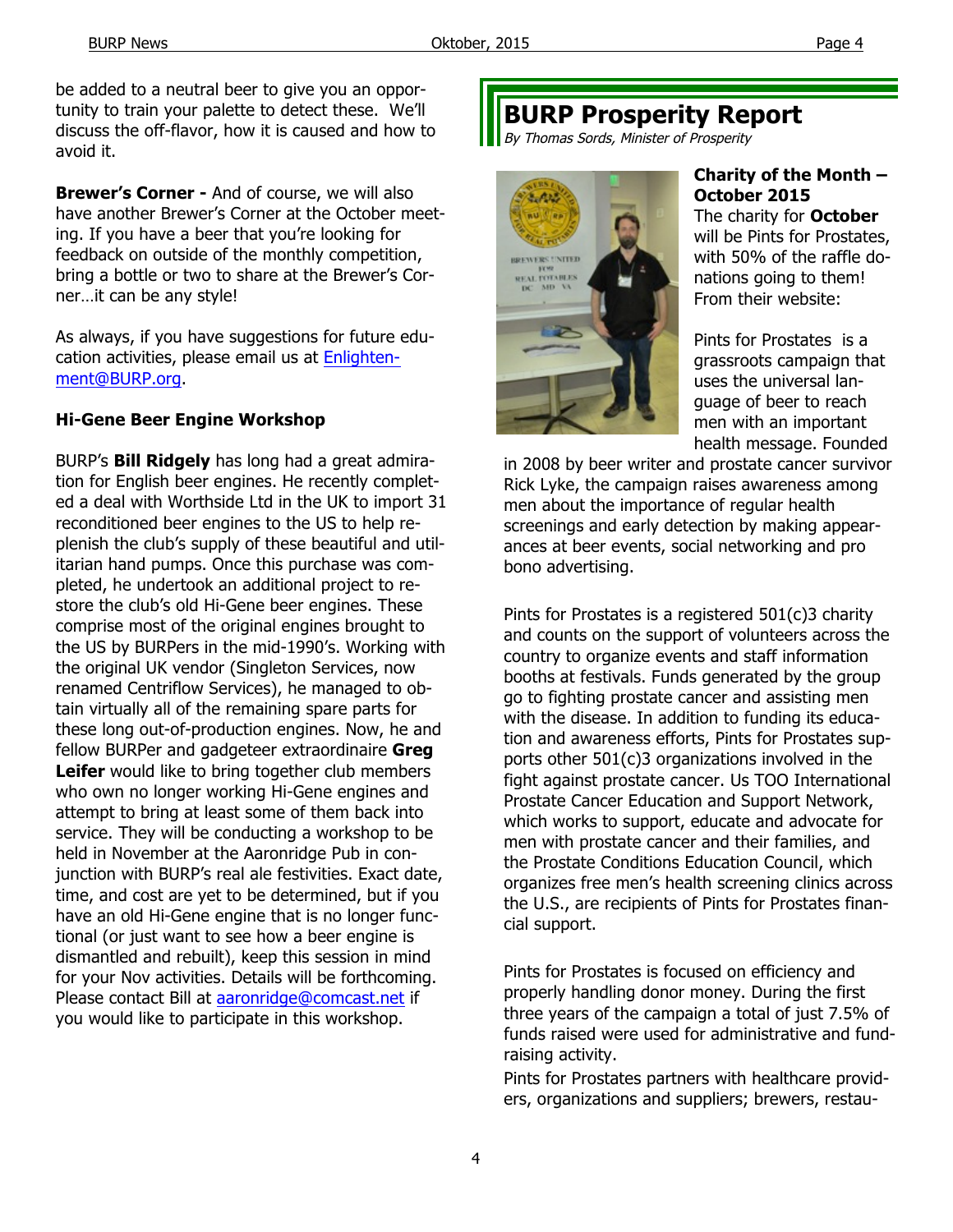rants, retail stores, beer industry groups and other interested parties to get critical information to men.

More information can be found at http://pintsforprostates.org/

**Merchandise News** - We still have the following available:

BURP Euro Style Stickers - \$1 (buy one for all of your cars and kegs)

BURP Titanium Bottle Openers (last a lifetime, **only a couple left**) - \$10.00

See me at the next meeting to purchase merchandise. Due to the sensitive nature of the Treasury reports and the newsletter being in the public domain, Treasury Reports are now posted at the member's only BURP financial page on the club's web site. BURP members are reminded that all expense submissions must include details. Required details are date, exact amount, detailed item description, any special circumstances, and name of person to be reimbursed. Event coordinators should maintain a spreadsheet for their project. Correspondence can be sent to me at prosperity@burp.org.

# **MemBeerSip Update**

/ Dan Rozman, Minister of MemBeerSip



We have several new membeers who have joined in the past month or so. Please be sure to welcome and chat with anyone you don't know when you see them at meetings.

It has been a while since anyone sent in a profile for Meet Your Fellow BURPer. Let's see

if we can get this jump started for the next newsletter. If you have any other ideas for increasing awareness of BURP to area homebrewers, please let me know.

If you would like to be included, please email me at membeersip@burp.org. Some ideas for information are below. You can use these or include other

things you would like to share.

#### **Meet Your Fellow BURPers**

Name: BURP Member Since: When did you start brewing?

Tell us a little bit about your customary brewing set-up and process

What's your favorite beer that you've brewed?

What's your favorite commercial/craft beer?

What do you enjoy most about homebrewing?

What more can BURP do to help brewers like yourself?

Anything else you would like to include ..

#### **Bigger, Better, Beerier: Great American Beer Festival 2015 Tim Weil (Itinerant BURP Reporter)**



This dirty town has been my home since last time I was sailing, But I'll not stay another day, I'd sooner go out whaling

**Chorus:** Oh lord above, send down a dove with beak as sharp as razors, To cut the throats of them there blokes what sells bad beer to sailors!.

With m' new-found friends, m' money spends, just as fast as winking,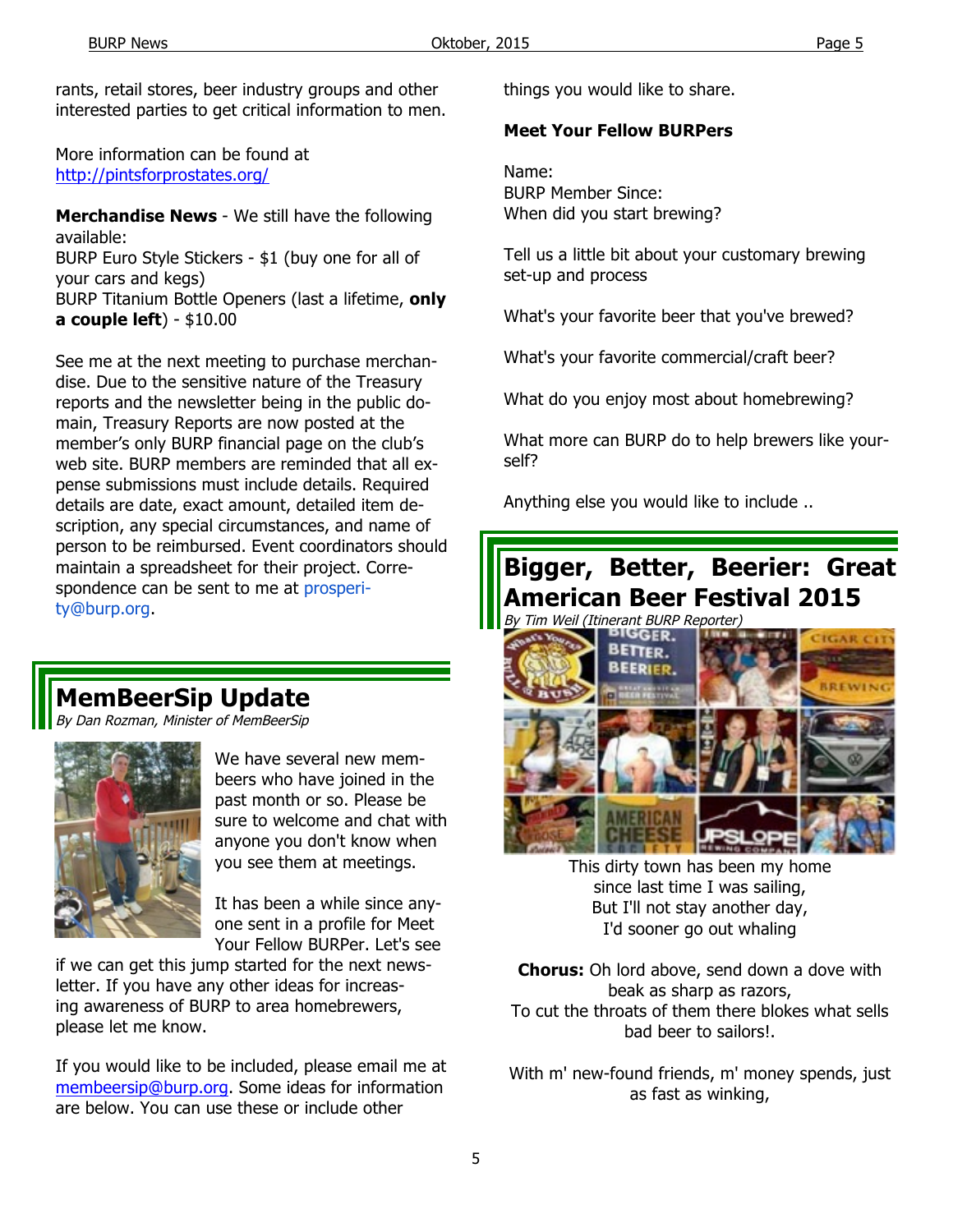But when I make to clear the slate the landlord says: "Keep drinking!".

#### Sailors Prayer (Tom Lewis) excerpted

I'm here to report that no doves, razors, or bad beer were to be found at this year's GABF and the Sailor's Prayer was answered. Every year, GABF keeps growing and 2015 saw a 20% increase in attendance and about a 12% jump in the beer competition.

This year GABF offered 90,000 additional square feet in the tasting hall, allowing 60,000 attendees to sample over 3,500 beers from 750 breweries from all over the country. The new expanded section of the GABF tasting hall offered the Meet the Brewer booths. Made up of just under 100 breweries, the Meet the Brewer area had brewers or brewery staff on hand at each booth the entire time, pouring beer samples and talking to attendees about their offerings, with no assistance from GABF volunteers.

The table below shows the recent statistics for GABF.

| <b>GABF</b> Stats                        | 2015                                  | 2014                                         | 2013                                  |
|------------------------------------------|---------------------------------------|----------------------------------------------|---------------------------------------|
| Attendance                               | 60,000                                | 49,000                                       | 49,000                                |
| <b>Volunteers</b>                        | 3,400                                 | 3,300                                        | 3,245                                 |
| <b>Volunteer Hours</b><br>Worked         | 55,188                                | 47,214                                       | 41.919                                |
| <b>Breweries at the</b><br>Festival      | 750                                   | 710                                          | 624                                   |
| Beers at the Festival                    | 3,800                                 | 3,500                                        | 3,142                                 |
| Beers in the<br>Competition              | 6.647                                 | 5.507                                        | 4.809                                 |
| <b>Categories Judged</b>                 | $92 + Pro-Am$                         | $90 + Pro-Am$                                | $84 + Pro-Am$                         |
| Number of Judges                         | 242                                   | 222                                          | 201                                   |
| Avg. number of beers<br>in each Category | 72                                    | 61                                           | 51                                    |
| Category with Highest<br><b>Entries</b>  | American Style India<br>Pale Ale: 336 | <b>American Style</b><br>India Pale Ale: 279 | American Style India<br>Pale Ale: 252 |
| Medals Awarded                           | $275 +$<br>3 in Pro-Am                | $268 +$<br>3 in Pro-Am                       | $252 +$<br>3 in Pro-Am                |



#### **Admission**



On the day of GABF, I went out to play tennis and came home to carpool with #1 son, wife and friends who had

volunteered again as 'Pour People' who that guaranteed us admission to the 'members-only' event at GABF on Saturday. We arrived 90 minutes early for the show and were met by a 1000+ person General Admission line that stretched 2 city blocks around the Denver Convention Center. As usual, we were met with ticket takers and security goons who asked the perennial question  $-$  "Can I see some ID, sir?" Without missing a beat, I whipped out my Elvis Presley driver's license (above) the universal ID card in my tookit. "Hey man, Elvis is dead," parlayed the young security lad. "You're wrong son, Elvis is in the building". And without further ado, we were into the festival.

#### **Greetings from GABF**

Once we got past the crowd control geeks we were free to roam the GABF conference Listed here are the highlights I remember:  $21<sup>st</sup>$  Amendment Brewery (Hell or High Watermelon Wheat), All Tech's Lexington Brewery (Kentucky Rye Barrel IPA), Mad Fox (Wee Heavy Ale), Deschutes Brewery (Obsidian Stout), Shorts Brewing Company (Pistachio Cream Ale), Big Beaver Brewing (Rye IPA), Barrels and Bottles Brewery (Tequila Serendip Saison), Dogfish Head (Choc Lobster), Wind River Brewery (Strom Bomb Stout), Alaska Brewing Company (Birch Bock) and (drum roll please) Brewery Ommegang (Three Philosophers) which kept me queued in line for a long time. For the hundreds of beers I didn't get to sample, you can still check out the GABF 2015 website $^1$ .

#### **Quadrupel Quandry**

I love Belgian strong ales (Dubbel, Trippel) and this year I stepped up my game by sampling a variety of Belgian Strong Dark Ales (aka Quadrupel). The

https://www.greatamericanbeerfestival.com/thecompetition/winners/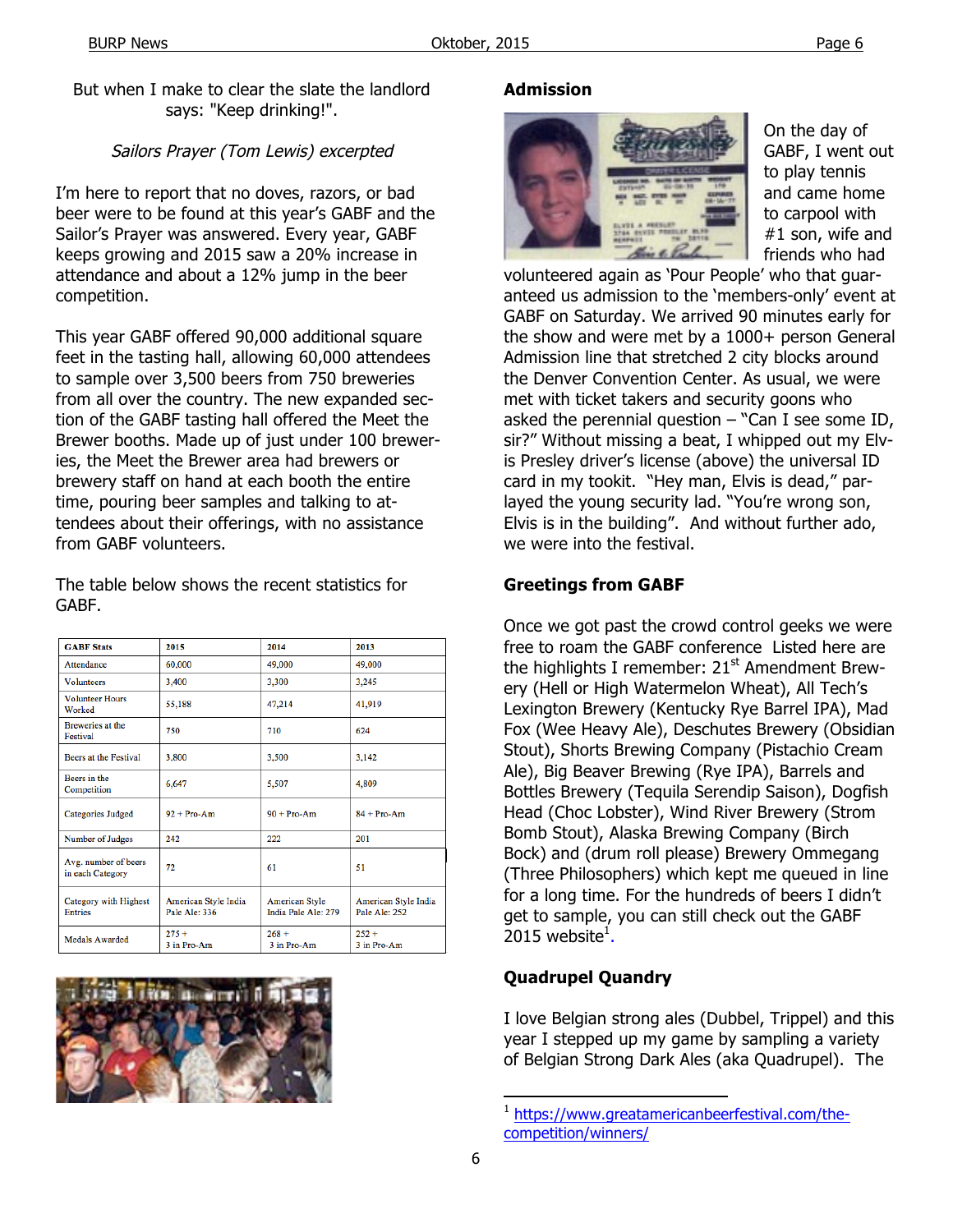GABF Style Guide describes 'Belgian Strong Dark Ales<sup> $2$ </sup> as amber to dark brown in color. Often, though not always, brewed with dark Belgian "candy" sugar, these beers can be well attenuated, ranging from medium to full bodied. The perception of hop bitterness is low to medium, with hop flavor and aroma also in this range. Fruity complexity along with the soft flavors of roasted malts add distinct character. The alcohol strength of these beers can often be deceiving to the senses. Herbs and spices are sometimes used to delicately flavor these strong ales. I was quite pleased with Lost Abbey's Track 8 with its cinnamon/chile enhancements. Here is the short list of Quads that crossed my palate at GABF.

#### **Track 8 (13.7% ABV)** – **Lost Abbey**

Bourbon barrel-aged Quad with cinnamon sticks and dried chiles

#### **Belgian Quad (11.25% ABV) – Iron Springs**

A rich full-bodied, dark copper Belgian quad with notes of dates, prunes and caramel.

#### **Grave Robber Fraud Quad (9% ABV) – Lost Highway Brewing**

Brewed with Belgian malts using a Trappist yeast strain, Belgian beet sugar with plum and raisin flavors

**Quad Damn It (9.7% ABV) – Chicago Brewing Co** GABF Gold Medal Winner (2015)

Belgian strong dark with an aroma of fruit and malts including hints of banana, dark fruit and brown sugar

#### **Thunder Thighs (12.9% ABV) – Jagged Mountain Brewery**

Dark fruit and bubblegum aromas mingle with caramel and plums upfront, peppery notes in the background

#### **Virtuous Endeavor (10.2% ABV) – Confluence Brewing**

Using Belgian malt with Belgian candy sugar, lighter in color and hoppy with notes of sweet and dry spice.

 $\overline{2}$ 

Keeping with the theme of strong beers (high ABV) I also sampled a couple of Imperial Ales and then shaazam, I ran into the Russian front, Marshall Zhukov Imperial Ale (Cigar City)<sup>3</sup>. This Russian Imperial Stout is dedicated to Georgy Zhukov, arguably one of the finest generals of World War II. Opaque black in color, with notes of espresso, chocolate, dark toffee and hints of backstrap molasses. The English hop varietals provide a subtle herbal dryness, and finishes with a hearty slap of roasty espresso. The recommended pairing for Marshal Zhukov's includes Mushroom Solyanka, dark chocolate, cherries and ground wars in Russia. Believe me, this Imperial Ale packs a punch.

#### **The Winners Circle Revisited**



During the festival program I had a chance to meet with Wes Parker, founder and brewmaster at Bottle Logic (Anaheim; pictured at

*left*). It was very impressive to see a  $2^{nd}$  year GABF brewery go home with two medals. Here's the Press Release note – Not feeling a sophomore slump, Bottle Logic<sup>4</sup> logged two gold medals. They received one for Lagerithm Dark Lager (again) and another for their Cobaltic Baltic-Style Porter. Nice job, fellas. If you're a fan of Newcastle, you will most likely enjoy this. Not as heavy, the Lagerithm is dark caramel in color, but has a light taste with a slight bitterness lingering. Really good stuff.

As much as I miss the spirit and festivities of the annual BURP program, here in Denver there is some consolation to be had with the annual Great American Beer Festival program. All-in-all, it was another great year at GABF (picture gallery below). Some much beer, so little time. See you next year!

-

http://www.homebrewtalk.com/wiki/index.php/Belgian-Style\_Dark\_Strong\_Ale#Belgian-Style\_Dark\_Strong\_Ale 3

http://www.beeradvocate.com/beer/profile/17981/4597 3/

<sup>4</sup> http://bottlelogic.com/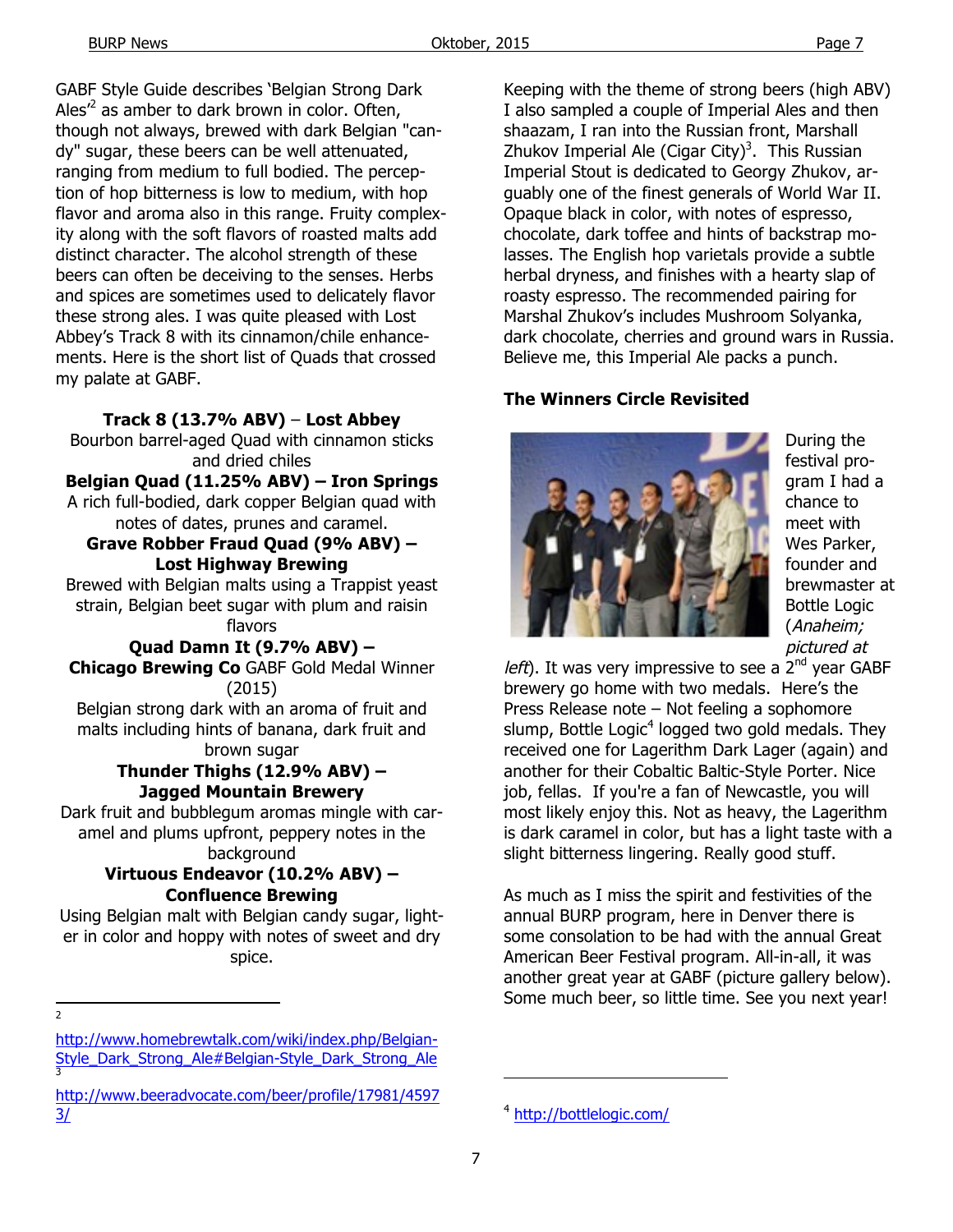

#### **Postscript - Fred Eckhardt – Tribute to a father of the Homebrew Industry**.



In my photo-op with Charlie Papazian, I asked about Fred Eckhardt and his contribution to American beer which cannot be overstated and probably will never be matched. Sad to say, Mr Eckhardt passed on this summer. In my library has always been his homebrewing

guide, A Treatise on Lager Beers, written in 1969, ten years before homebrewing became legal in the United States, and his 1989 book, The Essentials of Beer Style, was just as influential to American brewers as Jackson's The World Guide to Beer. I never had a chance to meet Fred personally but he was given to say "My favorite beer is the one in my hand."

# **This Month in BURP History**

Compiled By Bill Ridgely



**10 Years Ago (Oct 2005)**  – By the year 2005, BURP had already enjoyed several meetings held at a little community park along the Potomac River in Mason Neck, VA. BURP members **Nick & Terri Steidl** lived in the neighborhood and secured the site for us each year, generally in the Fall.

The Oct 2005 meeting once again returned to this beautiful location with its picnic tables and large stone fireplace (which was used on several occasions when the weather turned Autumn-crisp). The beer theme of this meeting was Baltic Porter, appropriate with the weather growing cooler each week. Rich, malty beers always come to the fore during these colder months. There were 9 entries in the competition held at the meeting, which was judged by 4 of BURP's best BJCP judges. Final results were announced at meeting's end  $-1<sup>st</sup>$  place, the Two Drunk Monks (BURP Culture Ministers **Bud**  Hensgen & Mark Hogenmiller); 2<sup>nd</sup>, Mel **Thompson**; and 3rd, **Mel Thompson** once again. Mel's results tied him with **Andy Anderson** for 1<sup>st</sup> place in the club's ongoing "Brewer of the Year" campaign.

The Oct-Nov 2005 combined issue of BURP News featured lots of info on the club's upcoming  $9<sup>th</sup>$  annual Real Ale Competition and Festival. But most interesting was Part 2 of **Dan Fapp's** report on the beer scene at the casinos of Las Vegas. Dan divided the casinos into four categories starting with the lower-end local facilities (where the "premium" selection would be Corona or Heineken) to the upscale strip casinos catering to a younger crowd (and where you might actually find a Belgian ale or two). You can read Dan's article and the rest of the newsletter by surfing to the BURP newsletter archive and a state of the state of the state and a state of the state and a state of the state and a state of the

http://www.burp.org/burpnews/pdf/200510.pdf.

**15 Years Ago (Oct 2000)** – A truly landmark event in BURP's growing association with bicycling and beer occurred in October 2000. The first "Eu-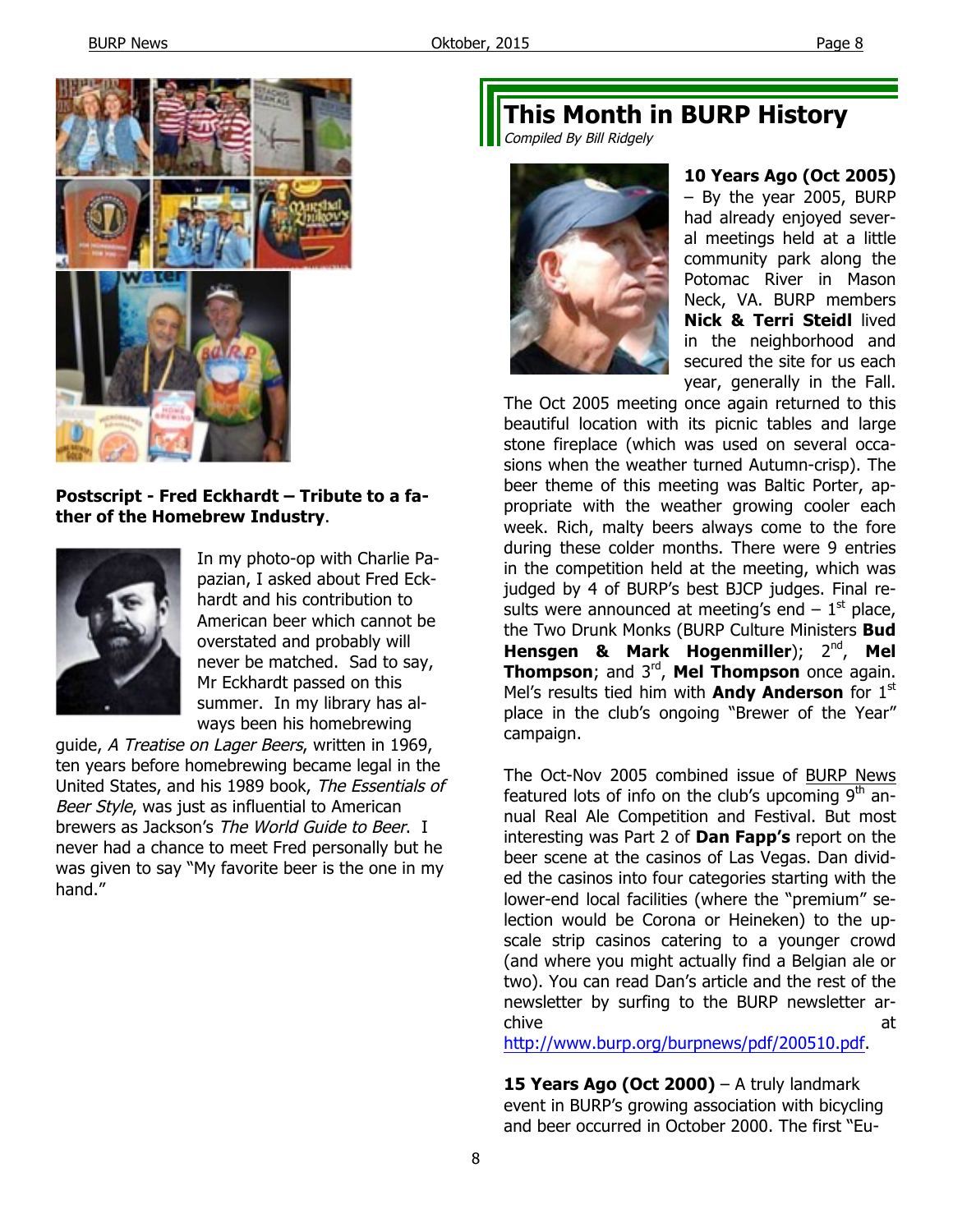ropean Tour de BURP", a nearly 500 mile circular bicycle adventure, took place over 16 days, culminating with a day at the renowned "24 Hours of Beer Festival" in Antwerp, Belgium on Oct 15. The trip, organized by BURP "Cyclemeister" **Craig Somers**, consisted of 13 people - 12 cyclists plus one accompanying the group in a car (Normally a strong cyclist, **Dave Fiorino** had suffered a recent back injury and was unable to ride). There were 9 men, 4 women, and 2 pairs of brothers (the **Allers**  and **Fiorino** brothers). We started in Amsterdam, cycled to Brussels, Beersel, Hoegarden, Dusseldorf (with a side trip by train to Cologne), and finally back to Amsterdam, completing the adventure with another train trip back to Antwerp for the festival. I couldn't begin to list the highlights of this trip, so for those interested, I would refer you to **Wendy Aaronson's** article in the Nov 2000 BURP News, which can be accessed at

http://www.burp.org/burpnews/pdf/200011.pdf.

This was by far one of the most memorable bicycle tours I've ever taken (and I've taken many over the years). One of my own fondest recollections is of watching the budding relationship between **Dan Allers** and **Christina Hopkins**, who met on the trip and got married not long afterward.

**20 Years Ago (Oct 1995)** – A rare Sunday BURP meeting featured, as mentioned in the Oct 1995 newsletter, a "Halloween costume & weird beer contest, cider-making demonstration, and honey tasting" held at the home of **Ralph & Leigh Bucca** in Huntingtown, MD. Enlightenment Minister **Wendy Aaronson** conducted the cider-making demo, which included cider yeast as a giveaway to all comers. Ralph set up the honey tasting alongside several samples of his excellent mead (such as a well-aged Rose Hip Mead). Costumes included **Alan Hew** as the "Hop Devil", **Delano DuGarm**  decked out in a grain bag as "Adjunct Boy", and **Larry Koch** wearing a mink collar and mortarboard, claiming to be a "fur-mentor". Weird foods included chicken feet, pigs feet, stuffed squid, and a brain-shaped Jello mold. The weird beer competition was won by host **Ralph Bucca** with his Persimmon Ale (well described in his article on the subject in the Nov 1995 BURP News).

**25 Years Ago (Oct 1990)** – October is traditionally a month for ghosties and ghoulies, and the Oct 1990 BURP meeting, held at the home of **Ralph &** 

**Leigh Bucca** in Huntingtown, MD, featured plenty of both (along with some strange and at least one downright frightening beer). The annual "Weird Beer Meeting & Competition" was a hoot, as always. Many BURPers sported costumes, including the two winners of the costume contest - **Pat Compton** (1st prize) as Spiderwoman, and **Wendy Aaronson** (2nd prize) as a harem girl. There was also a human beer can and at least one "beer bat". Your humble compiler wore a rubber mug head which, alas, did not allow him to either eat or drink. So much for creative costuming. Ralph put on a nice demonstration of his all-grain triplebucket "fire brewing" system, an early version of the three-vessel setup (mashtun, hot liquor tank, and kettle) now in use by most all-grain homebrewers. With Ralph's system, however, the kettle sat on an ancient wood-fired potbelly stove. The Weird Beer competition featured, among the 15 entries, several excellent brews along with (as noted by several BURPers in subsequent articles) an abomination brought by **Rod Rydlun** consisting of the fermented sludge from a cut up pineapple. Rod called this "beer" Antithesis, and it was by far the antithesis of anything even remotely potable. The competition, judged by all present, was won by **Tim Ness & Stephanie Zuk** with their nicelybalanced "Pumpkin Pie Porter".

**30 Years Ago (Oct 1985)** – A post-mortem of the less-than-financially successful 2<sup>nd</sup> MASH Conference was held at the Oct 1985 BURP meeting at the home of conference chairman **Dan McCoubrey**. As mentioned before, BURP members made up only 15 of the approximately 160 people in attendance, and only 4 BURPers entered beers in the competition  $-$  a terrible showing for this clubsponsored event. This led to a bit of soul searching on the part of the club leadership. On a happier note, the beer tasting held on Oct 29 at the famous Brickskeller, led by **Bob Tupper**, was well attended by club members. The \$16 admission included a sampling of 6 German beers, a buffet dinner, and an appearance by the St Pauli Girl!

## **BURP Doxology**

**Praise BURP from whom beer blessings flow, Praise BURP ye brewers here below, Praise BURP above ye heavenly hosts, Praise barley, hops and yeast the most Aaaaaaaaaaa, Drink! Al Lowry, 1994**